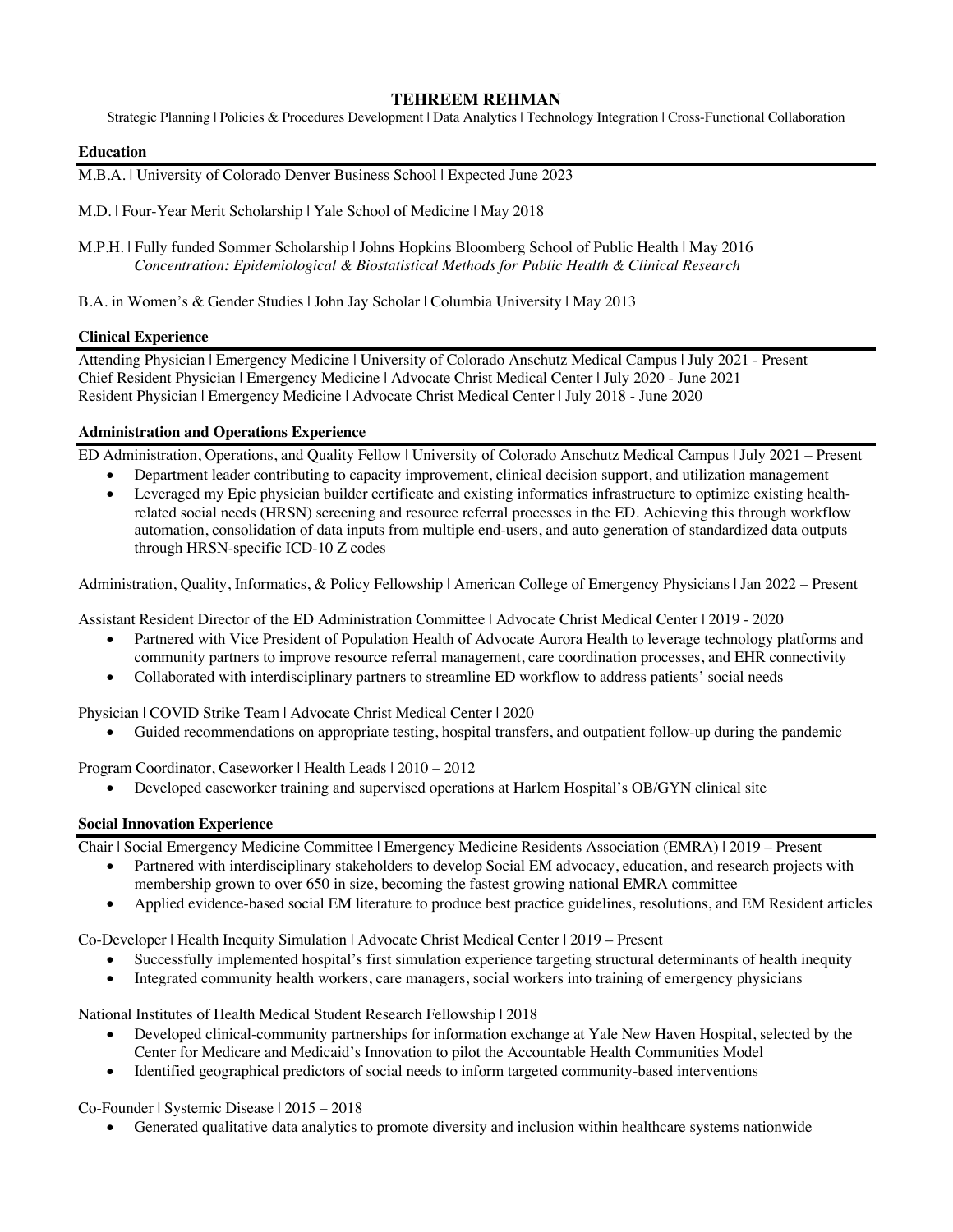• Featured in Academic Medicine, The Chronicle of Higher Education, FemInEm, and Huffington Post

Co-Founder | US Health Justice Course | Yale University | 2013 –2018

- Trained medical, nursing, and physician associate students on community engagement and advocacy
- Inspired creation of an annual "The Robert Rock and Tehreem Rehman Activism Award" at Yale

# **Advocacy and Policy Experience**

Co-Chair | Coalition-Building Team | Students for a National Health Program | 2015 – 2016

• Established strategic partnerships with other national organizations to successfully launch health justice programming

Fellow | Maryland Department of Health and Mental Hygiene | 2015 – 2016

Partnered with the Deputy Secretary for Public Health Services to establish a statewide advanced directives registry

Intern | Congressman Raul Ruiz, M.D. (D-CA 36th district) | Washington D.C. Office | 2015

• Provided evidence-based recommendations for legislative proposals and committee votes on health issues

Co-Founder and Co-President | Columbia University Public Service Initiative | 2011-2013

• Delivered pro-bono consultations on college admissions and scholarship applications to low-income students

Chair | Race, Ethnicity, and Culture in Health Committee | American Medical Student Association | 2010 – 2012

• Spearheaded the Education Equity Initiative, Cultural Sensitivity Skills Scholars and Health Equity Scholars Programs

Founder | Long Island Teen Environmental Activists | 2009

• Mobilized community support to pass the first-in-the-nation law banning Bisphenol-A in consumer products

### **Communications and Editing Experience**

Administration, Quality and Safety Section Editor | The Western Journal of Emergency Medicine | 2019 – Present Executive Editor, Lead Staff Editor | Yale Journal of Health Policy, Law, and Ethics | 2013 – 2015 Co-President, Faculty Liaison | Yale School of Medicine's Medical Education Interest Group | 2013 – 2015 Lead Senior Editor, Associate Editor | Columbia University Journal of Politics & Society | 2010 – 2012 Editorial Advisor | The New Physician Magazine | 2012 – 2013

## **Fellowships and Scholarships**

- 2020 Emergency Department Directors Academy Scholarship
- 2019 Emergency Medicine Residents' Association (EMRA) Airway Lab Scholarship
- 2019 EMRA Emergency Department Practice Management Association Scholarship
- 2019 Illinois College of Emergency Physicians Leadership Scholarship
- 2018 National Institutes of Health Medical Student Research Fellowship
- 2014 Yale School of Medicine Research Fellowship | VA Connecticut Healthcare System
- 2013 Humanity in Action Fellowship
- 2012 Young People For (YP4) Fellowship | People for the American Way Foundation
- 2012 Van Amson Service Fellowship | Community Impact at Columbia University
- 2011 Health Leads New York Summer Fellowship
- 2010 Columbia Undergraduate Scholars Program's Summer Enhancement Fellowship
- 2009 Gates Millennium Scholarship
- 2009 Ronald McDonald House Charities Scholarship
- 2009 Walmart's Sam Walton Community Scholarship
- 2009 National Association for the Advancement of Colored People College Scholarship
- 2009 Suffolk County Doctors of Tomorrow Scholarship
- 2009 Game Farm's Stanley and Susan Novak Scholarship
- 2009 Huntington Town Council's Donald Pius Scholarship
- Simons Summer Research Fellowship | Stony Brook University

## **Honors & Awards**

- 2021 Society for Academic Emergency Medicine Social Emergency Medicine Consensus Conference Resident Award
- 2019 Residency Emergency Medicine Foundation Council Award for Leadership and Advocacy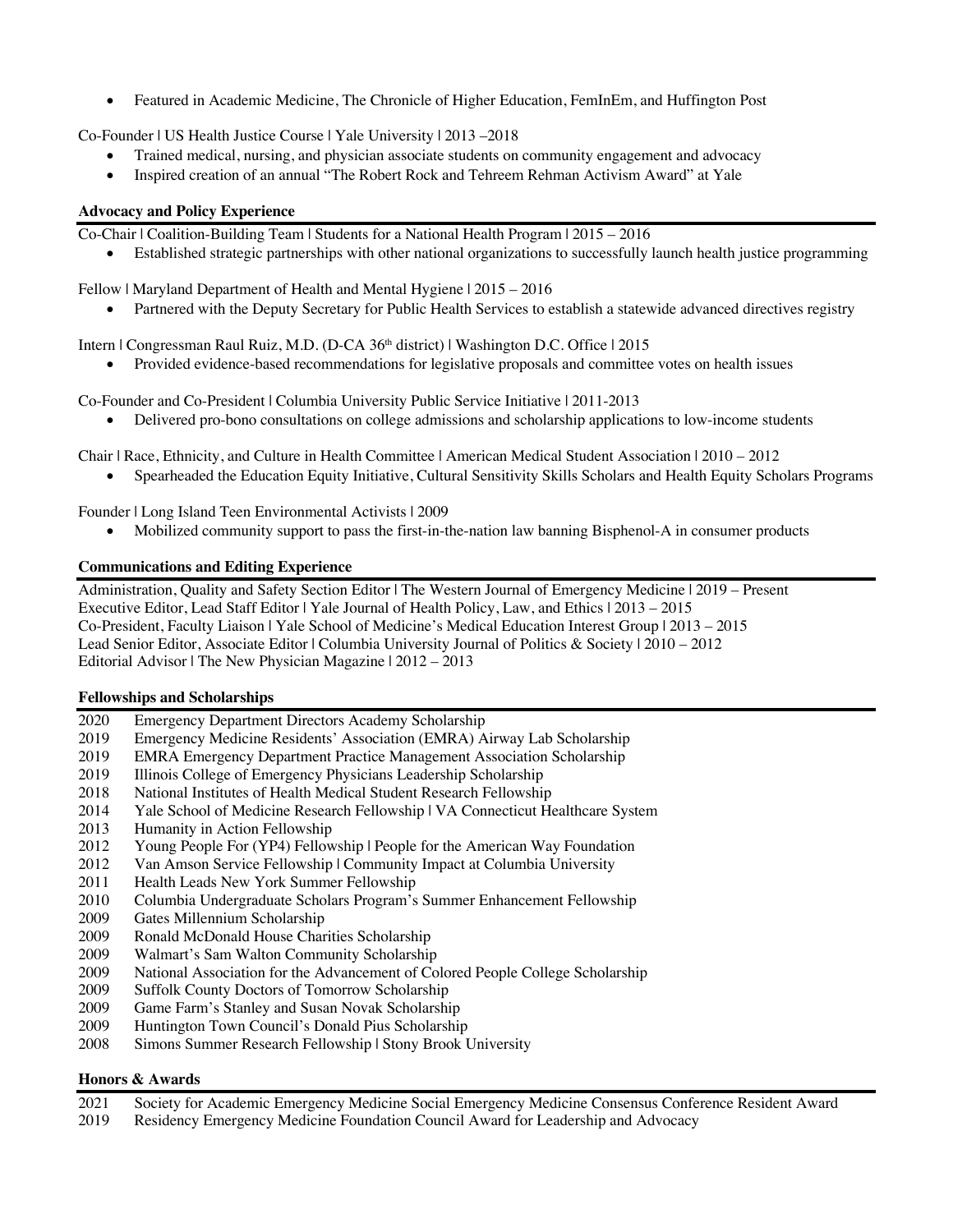- 2018 Featured in Exhibition of 100 Years of Women at Yale School of Medicine
- 2018 Yale School of Medicine Dean's Community Service Award
- 2018 Yale Seton Elm-Ivy Award
- 2017 Fully funded Lynton Scholar to attend inaugural Inventing Social Emergency Medicine Consensus Conference
- 2015-16 Invited Commentaries on Diversity in Medicine | AAMC | The Official Guide to Medical School Admissions
- 2011 Islamic Center of Long Island's Youth Award<br>2009 National Society of High School Scholar's Na
- National Society of High School Scholar's National Scholar Award
- 2008 Gold President's Volunteer Service Award

### **Publications**

**T. Rehman**, H. Pidgeon, B. Chimileski, S. Parker, D. Hsieh (In Review). Scoping Review: Medical Education Interventions Optimizing Role of Social Workers in the Emergency Department.

J.P. Cerdeña, **T. Rehman**, R.R. Hardeman (2020, February). Why Bias Matters in Medicine: Qualitative Insights from Anonymous, Online Reports. *Journal of the National Medical Association*.

**T. Rehman**, C.S. Wolff (2019, November). Reflections: A Perspective on Homeless Patients in the Emergency Department. *Annals of Emergency Medicine*, 74(5), S45-S46.

**T. Rehman,** E.A. Samuels, R.A. Taylor, M. Abraham, B. Roy**.** (2018) The Impact of Place-Based Determinants Of Health On Utilization Of Emergency Department Services. *Yale Medicine Thesis Digital Library*

D. Jerene, M. Biru, A. Teklu, **T. Rehman**, A. Ruff, L. Wissow (2017, December). Factors promoting and inhibiting sustained impact of a mental health task-shifting program for HIV providers in Ethiopia. *Global Mental Health.*

**T. Rehman,** R. Rock. (2015). Advocating for Greater Exposure to Domestic Health Disparities in Medical Education. *American Medical Student Research Journal.* 

M. Al-Taher, C. Houtkamp, **T. Rehman.** (2014, May). "It could happen to any of us": An analysis of access to health care for undocumented migrants in the Netherlands. *Humanity in Action.*

**T. Rehman.** (2012, May). Expanding the use of abuse assessment screens to identify victims of domestic violence. *Columbia Roosevelt Review*, *4*, 46.

**T. Rehman.** (2011, December). Menacing makeup?. *Columbia Science Review, 8*(1), 16-17.

**T. Rehman.** (2011, May). A war on women: What it would mean to defund Planned Parenthood. *Columbia Political Review,*  10 (4),6-9.

**T. Rehman.** (2010, November). Social stigma, cultural constraints, or poor policies: Examining the Pakistani Muslim female population in the U.S. and unequal access to professional mental health services. *Columbia Undergraduate Journal of South Asian Studies*, *2*(1), 1-21.

#### **Book Chapters**

**T. Rehman**. Emergency Room vs Urgent Care Center. Taking Care of You: The Empowered Woman's Guide To Better Health. Published by Mayo Clinic Press on October 4, 2022.

#### **Presentations**

**T. Rehman**, H. Pidgeon, B. Chimileski, S. Parker, D. Hsieh. Scoping Review: Medical Education Interventions Optimizing Role of Social Workers in the Emergency Department. Society for Academic Emergency Medicine Annual Meeting. **Poster presentation** on May 13, 2022. New Orleans. LA

**T. Rehman,** O. Okubanjo. Innovation in Education: Use of Social Simulation to Improve Physician Well-Being and Patient Care. Society for Academic Emergency Medicine Annual Meeting. **Oral presentation** on May 13, 2021. Virtual.

**T. Rehman.** The 'Why' Behind Social Mission: Developing One's Own Mission to Build Impactful and Sustainable Change. Beyond Flexner Conference. **Invited speaker** on April 27, 2021. Virtual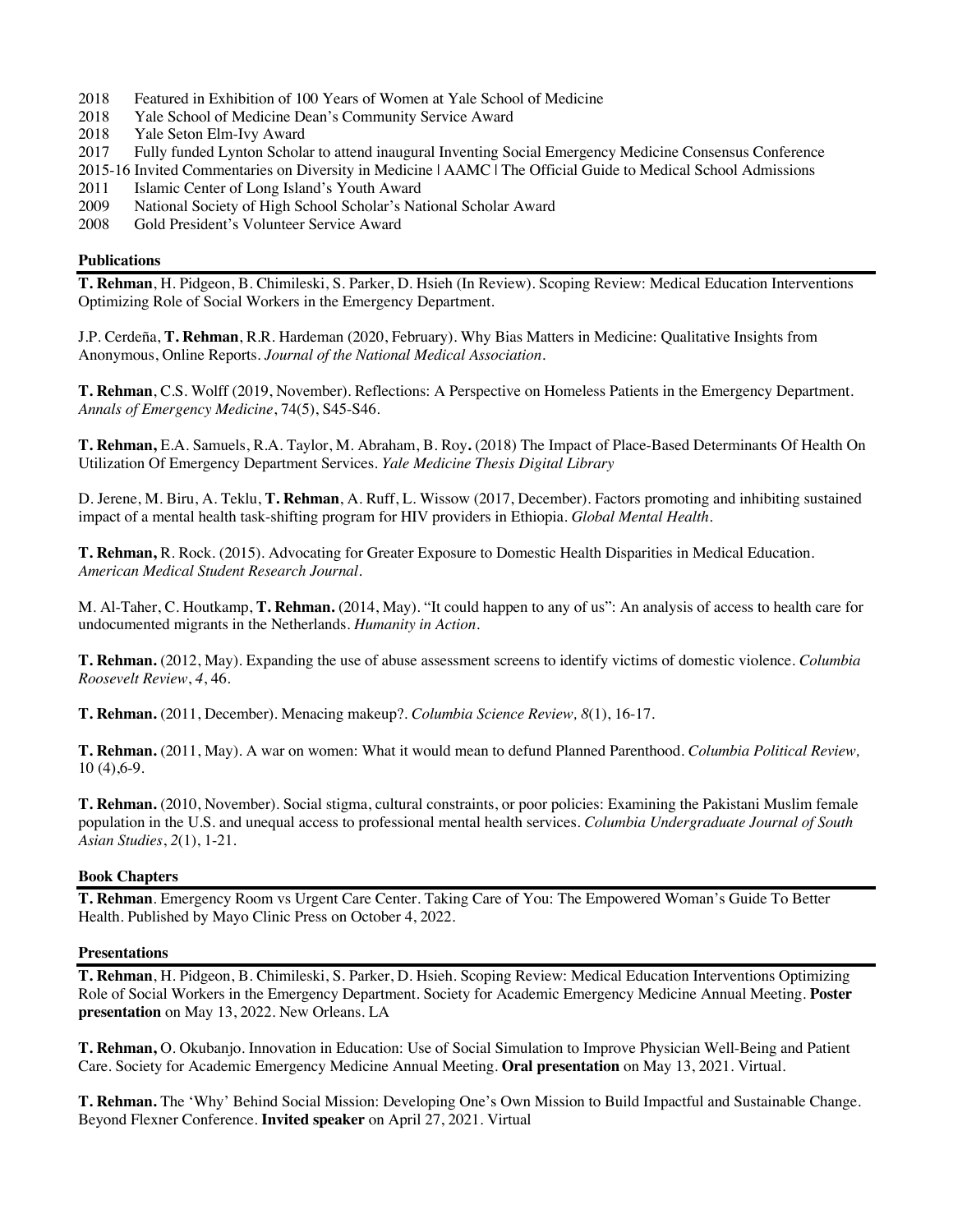**T. Rehman,** Cerdeña, J.P. Why Bias Matters in Medicine: Qualitative Insights from Anonymous, Online Reports. Beyond Flexner Conference. **Poster presentation, 2nd place winner** on April 27, 2021. Virtual

**T. Rehman**, O. Okubanjo**.** Use of Social Simulation to Improve Physician Well-Being and Patient Care. American Medical Association Graduate Medical Education Innovations Summit. **Oral presentation** on October 5, 2020. Virtual.

**T. Rehman**, E.A. Samuels, R.A. Taylor, M. Abraham, B. Roy. The Impact of Social Determinants of Health on Emergency Department Utilization. Society for Academic Emergency Medicine Annual Meeting. **Oral presentation** on May 16, 2019. Las Vegas, NV.

**T. Rehman.** Innovative Pathways for Promoting Diversity and Inclusion in Medicine. Society for Academic Emergency Medicine Annual Meeting. **Oral presentation** on May 15, 2019. Las Vegas, NV.

**T. Rehman.** Examining Ourselves to Improve Care for Others: Reflections on Countering Bias in Emergency Medicine. Illinois College of Emergency Physicians Spring Symposium. **Oral presentation** on April 25, 2019. Chicago, IL.

**T. Rehman.** Lessons Learned from Advocating for Diversity and Inclusion Practices through Curricular Reform and Storytelling. Academy for Diversity and Inclusion in Emergency Medicine. **Oral presentation** on May 15, 2018. Indianapolis, IN.

J. Geiger, **T. Rehman**, D. Sklar, J. Tsai. How Medicine Can Be an Instrument of Social Change: A Discussion About Physician Advocacy. Academic Medicine Podcast. **Invited speaker** on May 23, 2017.

**T. Rehman.** Why the Time is Now: Promoting Diversity, Inclusion, and Equity in Medicine. Association of American Medical Colleges National Summit. **Invited opening plenary session speaker** on May 4, 2017. Rancho Mirage, CA.

R. Rock, **T. Rehman**. Reaffirming Medicine's Social Mission: Domestic Health Justice, Medical Education, & Student Activism. Perspectives on Medicine Series at Yale School of Medicine. **Oral presentation** on January 12, 2017. New Haven, CT.

**T. Rehman**, J. Minor. Fighting bias with storytelling. American Medical Student Association Podcast. May 24, 2016.

**T. Rehman.** Health Justice Advocacy Through Curricular Reform and Storytelling. Association of American Medical Colleges Annual Meeting. **Invited panelist** on November 12, 2016. Seattle, WA.

**T. Rehman.** How Can Healthcare Providers-in-Training Address Bias? Students for a National Health Program Summit. **Workshop facilitator** on March 5, 2016. Nashville, TN.

**T. Rehman,** J. Minor. Bringing the Conversation on Bias in Medicine Beyond Closed Doors, One Story at a Time. National Physicians Alliance Annual Conference. **Poster presentation** on October 17, 2015. Washington, D.C.

**T. Rehman,** R.M. Rock, R.E. Montenegro, K. Cyrus, D.P. Olson. Pilot Medical Education Course Teaches Students About Health Justice Advocacy: An Educational Intervention Study. ACP Internal Medicine Meeting. **Poster presentation** on May 2015. Boston, MA.

**T. Rehman.** Findings from First Study on Access to Mental Health Services Among Pakistan Muslim Women in the U.S. Columbia Undergraduate Scholars Program Summer Research Symposium. **Invited panelist** on April 2011.

**T. Rehman**. Social stigma, cultural constraints, or poor policies: Examining the Pakistani Muslim female population in the U.S. and unequal access to professional mental health services. American Medical Student Association's Annual National Convention. **Poster presentation** on March 2011. Washington, D.C.

H. Park, **T. Rehman**. Students and Scientists Breast Cancer Environmental Research Program. National Institute of Health's Breast Cancer Environmental Research Centers' Symposium. **Poster presentation** on 2007. Cincinnati, OH

## **Community Engagement Experience**

Board Member | Yale University Committee Overseeing Volunteer Services | 2014 – 2015 Chair of Evaluations Committee for Community Health Fair | Yale Student National Medical Association | 2013 – 2014 Board Member | Yale University Graduate & Professional Student Title IX Advisory Board | 2013 – 2014 Director | Columbia University's Community Health House | 2010 - 2013